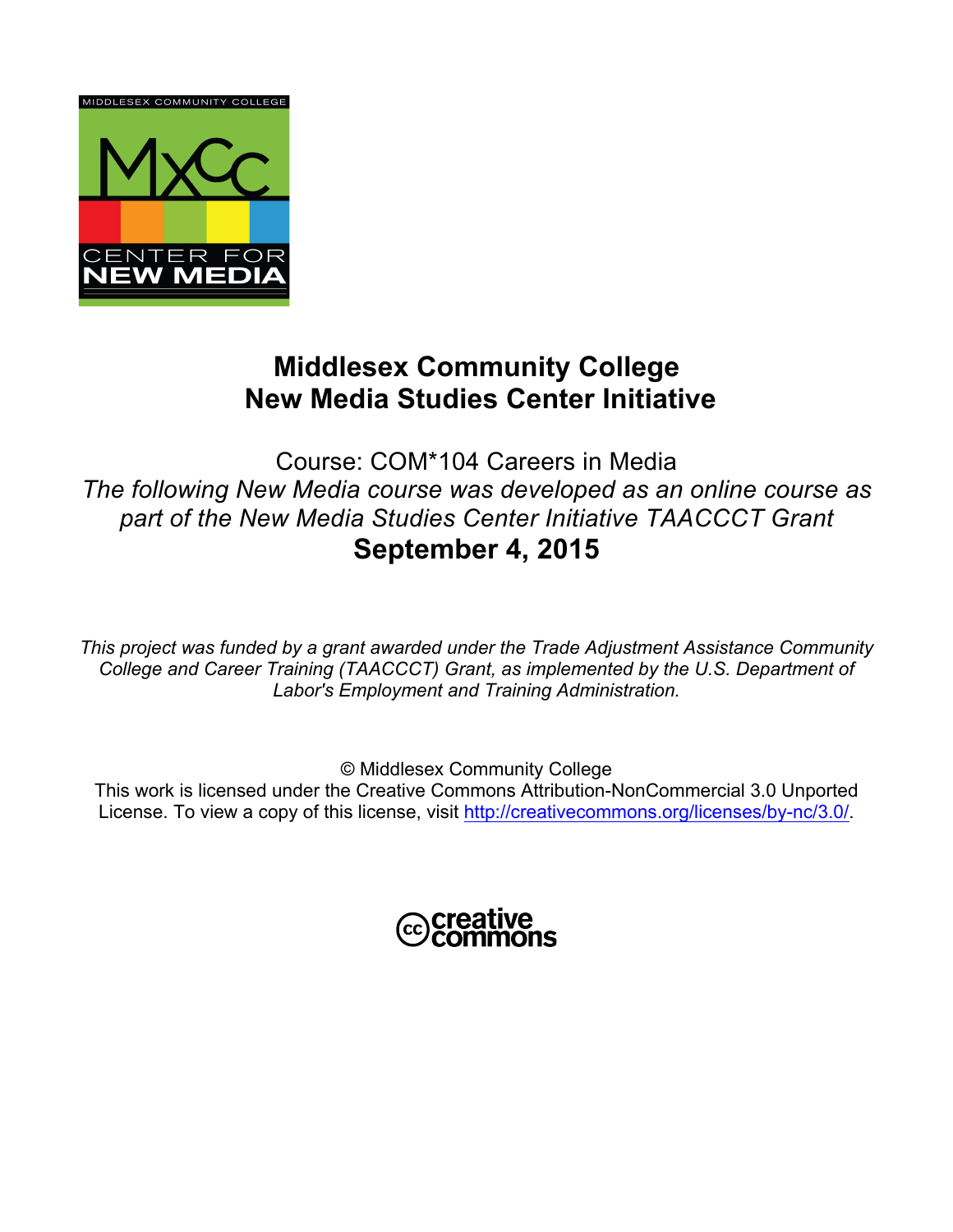## **Middlesex Community College**

CRN Item # 1899- 3 credits *Phone:* 860-343-5828

**COM\*F104 – Careers In Media Roynn Lisa Simmons**, Adjunct Professor

Online *Office Hours:* By appointment Snow 407

Spring 2015 *email:* rsimmons@mxcc.commnet.edu

# **SYLLABUS**

## **Course Description:**

This course provides an overview of career opportunities in media, which may include the following areas: video and television, the motion picture industry, audio and radio, advertising, journalism, public relations, corporate communications, educational media, multimedia, Internetbased media, and digital arts. Assignments for the course are designed to help students develop useful resources for their own career interests including career assessment, job profiling, resource development, resume and cover letter preparation, and job interviewing.

# **Specific Learning Objectives:**

- Students will learn general information about career planning and opportunities
- Students will broaden their knowledge of specific areas of the media
- Students will learn about specific jobs in the media and how to best prepare themselves
- Students will learn how to put their life experiences, accomplishments and knowledge into an effective resume and format it correctly
- Students will learn how to write proper cover letters
- Students will learn how to prepare for and effectively express their experiences, accomplishments and knowledge in an interview situation
- Students will learn how to research and find valuable sources of information on the media to increase their understanding of the job market and career opportunities
- Students will learn the principles and importance of networking
- Students will learn how to organize a job search
- Students will learn the best strategies for entering the media job market

**Text:** *Media Career Guide: Preparing for Jobs in the 21st Century*ninth edition Sherri Hope Culver, James Sequin, Bedford St. Martin's 2014 This text will be used for assignments and discussions.

This document includes important information about each of the modules that make up this course, module objectives, and summaries of each modules' gradable activities and associated deadlines. Please carefully review the "Let's Get Started" learning module for additional important information about this course, such as the course overview and Student Contract, instructor contact information, detailed grading policies, course navigation information, etc. Below is a summary of the most important grading Information and the requirements to successfully complete this course.

## **In order to earn pass Careers in Media Online: By the last day of the course, you must**:

• Satisfactorily complete at least 80% of the gradable work in the course. The total possible points is 1000, which includes all possible points for gradable assignments, weekly discussions, gradable reflective journals, and the final and interview.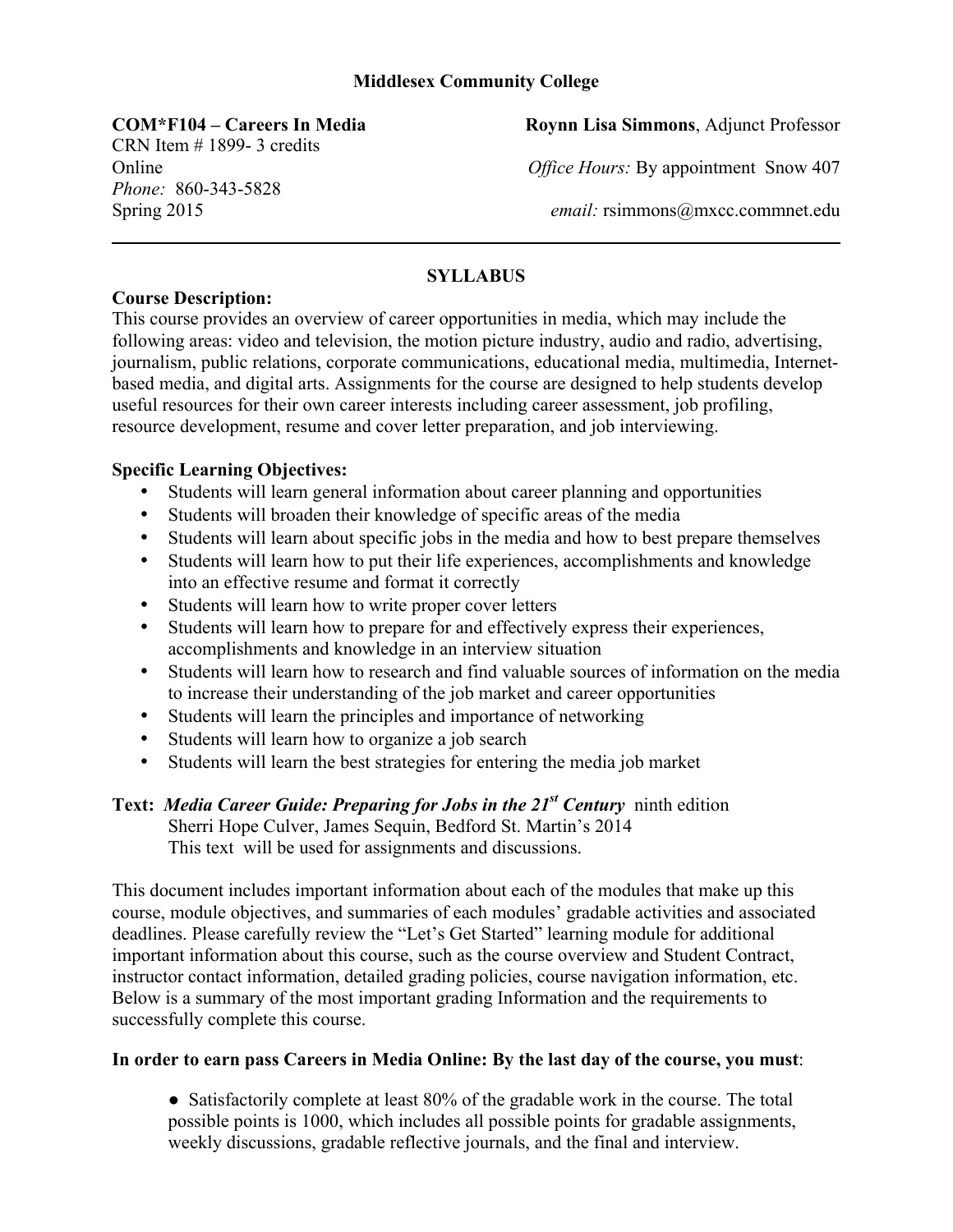## **Grade Breakdown**

| Discussions $8@10pt$ .           | 8%    |
|----------------------------------|-------|
| Assignments $15@20pt$ .          | 30%   |
| Assignment (project) $6a/35pt$ . | 20%   |
| Reflective Journals 10 @20pt.    | 20%   |
| Interview                        | 10%   |
| Quiz $4@5pt$ .                   | $2\%$ |
| Final Exam                       | 10%   |
|                                  |       |

## *Description of Required Assignments & Activities:*

Note: the following are brief descriptions of required course assignments and activities. More detailed descriptions and/or samples will be provided online.

## **Discussions** (8 discussions  $\widehat{a}$  10 pt.)

There will be eight class discussions in the "Let's Talk About It" section of some Modules. After reading the materials and watching the videos post an initial discussion entry. This is usually due on Wed. except for the 1<sup>st</sup> module when it is due on Friday. Once other students have posted read their posts and respond to at least one other students comments. This is due at the close of the module week on Sunday. In order to get any points you *must both post and respond.* 

# **Assignments** (15 assignments @20pt)

You will be asked to do a short assignments which will require you to do media career research in our textbook and on the Internet. These assignments will be designed to help you learn to do effective research in media, find valuable resources, and assist you in developing your own career opportunities..

## **Assignment Projects** (6 assignments at 35pt)

You will be asked to create six media projects that ask you use not only what you've used in the module but also your imaginative and creative talents.

# **Reflective Journal** (10@20pt.)

You will be asked to refer to and analyze what you've learned in the module and reflect on how it might impact your life and work. These journals have a word count of 350 words which must be met for the journal entry to be accepted.

## **Job Interview** (100pt)

All students are required to do a five-minute mock job interview on video. Interviews will be pre-arranged and scheduled ahead of time.

## **Quiz** (4@ 5pt)

There will be four quizzes on key information in the module material that will help you prepare for the final exam. The **Quizzes are date restricted** and are available for only one day. I release them on Wednesday and they must be done by the end of the day. They will help you in preparing for the final exam.

**Final Exam** (100pt.)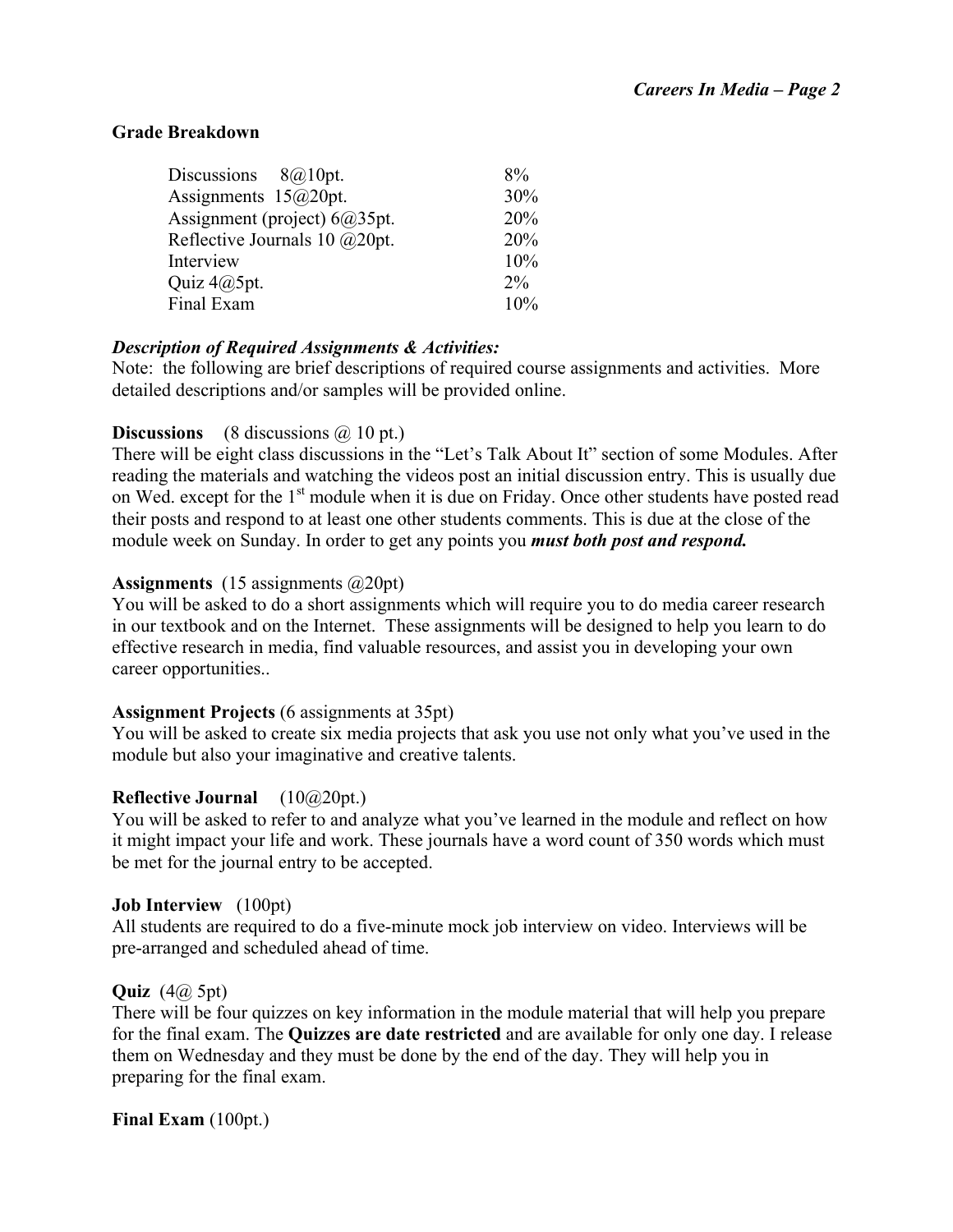## **Online Participation**

Each Module consist of one weeks work and will be released on the Sunday and close on the following Sunday. *If you do not complete the work in one Module during that week you will not be able to go back and complete it*. The Module will be closed. You must be disciplined in order to take this class. It is very important to keep up with the material. *Quizzes and other class work missed may not be made up*.

**Note:** If you have a long-term medical or other emergency situation, notify me immediately so we can discuss options.

## **Module 1 Communication- 1/18/15- 1/25/15**

Read and watch the videos Discussion 1 –post your comments – \***Due 1/23/15** Discussion 1- respond to another students post - Due 1/25/15 Assignment 1& 2- Due 1/25/15 Reflective Journal- Due 1/25/15

## **Module 2 Story- 1/25/15-2/1/15**

Read and watch the videos Discussion 2- post your comments – Due 1/28/15 Discussion 2- respond to another students post-Due 2/1/15 Assignment1&2- Due 2/1/15

## **Module 3 – Graphic Design 2/1/15-2/8/15**

Read and watch the videos Discussion 3- post your comments- Due 1/4/15 Discussion 3 – respond to another student post- Due 2/8/15 Assignment 1&2- Due 2/8/15

## **Module 4-Audio 2/8/15-2/15/15**

Read and watch the videos Assignment 1& 2- Due 2/15/15 Quiz- **Date restricted- 2/11/15**

## **Module 5- Film 2/15/15- 2/22/15**

Read and watch the videos Discussion 4-post you comments- Due 2/18/15 Discussion 4 – respond to another student post –Due 2/22/15 Assignment 1&2- Due 2/22/15

## **Module 6 – Television 2/22/15-3/1/15**

Read and watch the videos Discussion 5- post your comments- Due 2/25/15 Discussion 5- respond to another students post- 3/1/15 Assignment 1- Due 3/1/15 Reflective Journal- Due 3/1/15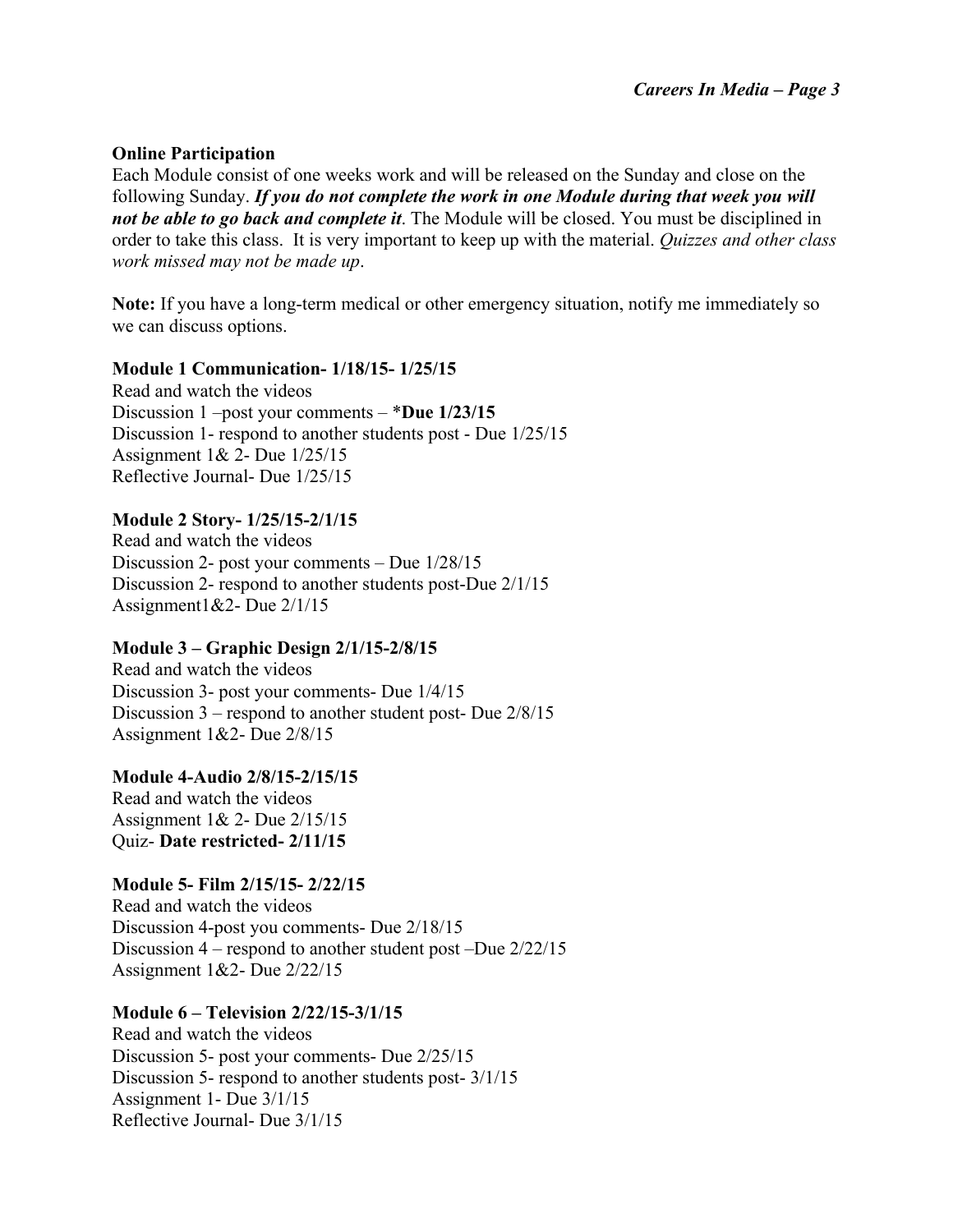#### **Module 7-Sports 3/1/15-3/8/15**

Read and watch the videos Assignment- Due 3/8/15 Reflective Journal- 3/8/15

## **Module 8 – Games 3/8/15-3/15/15**

Read and watch the video Assignment 1&2- Due 3/15/15 Reflective Journal- Due 3/15/15 **Quiz- Date restricted- Due 3/11/15**

## **SPRING BREAK- 3/15/15-3/22/15**

#### **Module 9- Journalism 3/22/15-3/29/15**

Read and watch the videos Discussion 6- post your comments- Due 3/25/15 Discussion 6- respond to another students post- Due 3/29/15 Assignment- Due 3/29/15 Reflective Journal- 3/29/15

#### **Module 10 –News 3/29/15-4/5/15**

Read and watch the videos Discussion 7- post your comments- Due 4/1/15 Discussion 7- respond to another students post- Due 4/5/15 Assignment- Due 4/5/15 Reflective Journal- Due 4/5/15

#### **Module 11-Hyperlocal 4/5/15-4/12/15**

Read and watch the videos Assignment- Due 4/12/15 Reflective Journal- 4/12/15 **Quiz- date restricted- Due 4/ 8/15**

## **Module 12- Resume and Cover Letter 4/12/15-4/19/15**

Read and watch the video Assignment – Due 4/19/15 Reflective Journal -4/19/15

#### **Module 13- Public Relations- 4/19/15-4/26/15**

Read and watch the videos Discussion 8- post your comments- Due 4/21/15 Discussion 8 – respond to another students post- 4/26/15 Assignment- Due 4/26/15 Reflective Journal- 4/26/15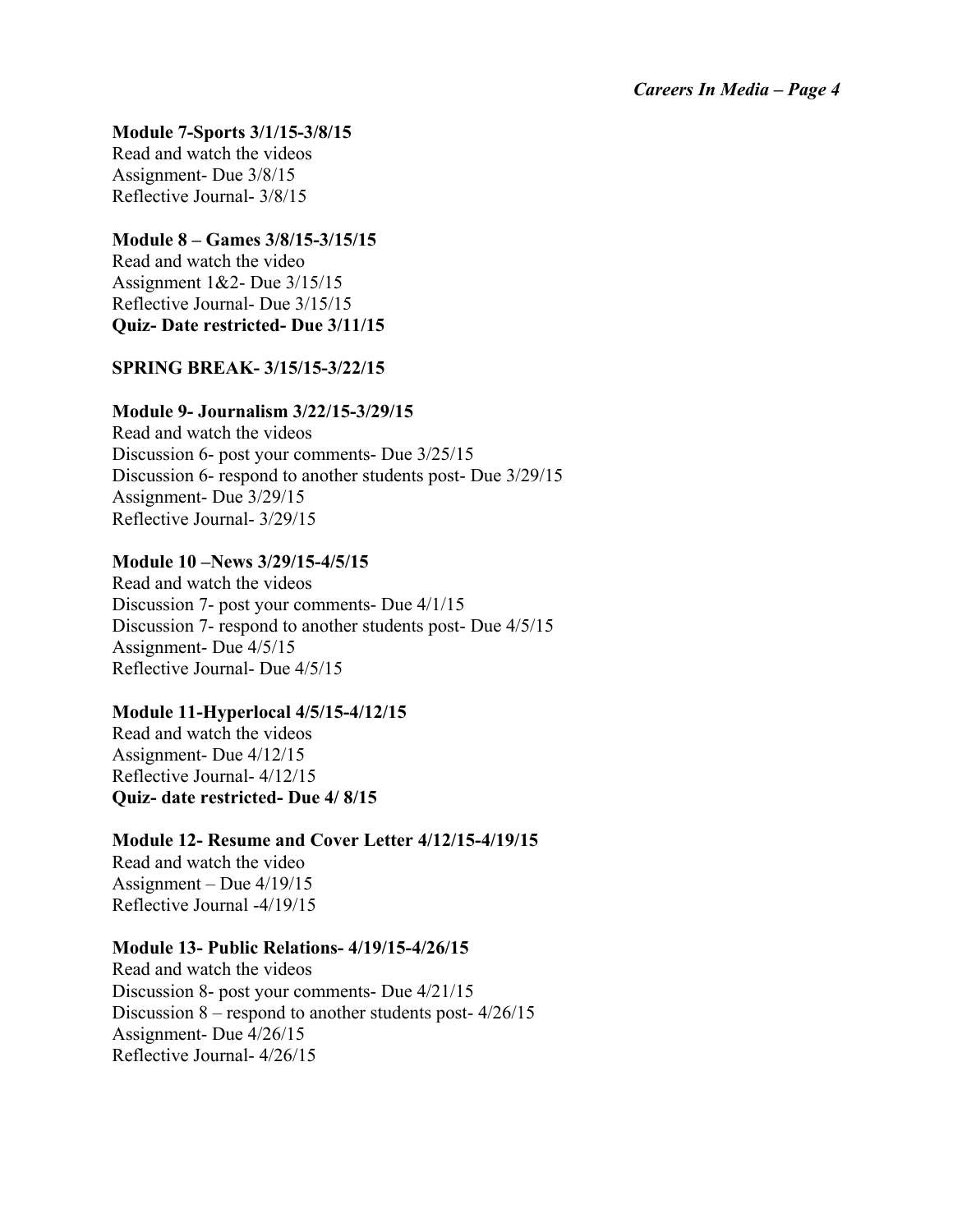# **Module 14- Advertising- 4/26/15-5/3/15**

Read and watch the videos Assignment 1&2- Due 5/3/15 Reflective Journal- Due 5/3/15 **Quiz- date restricted-Due 5/6/15**

## **Module 15- Interviews 5/3/15-5/10/15**

Read and watch the video Video Interviews And final submission of Resume and Cover letter

# **Blackboard Learn - Course Web Site / Grade Info**

Additional course resources as well as information on student grades will be available on the course website via Blackboard Learn. To access Blackboard go to: http://my.commnet.edu/ If you've never logged on to *MyCommnet* before, follow the link above the LOGIN box for login directions. After logging in, look for the Blackboard link in the upper right corner of the screen. If you have problems logging on or using Blackboard, call tech support at 860-343-5783.

## **Grading Concerns:**

We use the "1000 Point Grading System" in this course so it's pretty easy for students to be able to figure out how they're doing at any point in the class.

Here's how you can do the math to figure it out for yourself.

1. Look at **My Grades** and at the current "Overall Total" at the bottom.

2. Look at how many UNGRADED items still remain and tally up how many "potential points" are still outstanding for the assignments, discussions, and reflective journals in future modules, plus the Interview and Final Exam.

## **Withdrawals and Incomplete Grades:**

If for some reason you are unable to complete the course and do not wish to receive a grade, you may receive a grade of "W", indicating you have withdrawn, by filling out a withdrawal form, available in the registrar's office, and submitting it to me to sign. **If you cannot keep up with the class it's important to withdraw.** A grade of "W" does not affect your grade point average.

## **Academic Honesty & Ethics Statement:**

At Middlesex Community College we expect the highest standards of academic honesty. Academic dishonesty is prohibited in accordance with the Board of Trustees Proscribed Conduct Policy. This policy prohibits cheating on exams, unauthorized collaboration on assignments, unauthorized access to examinations and course materials, plagiarism, and other proscribed activities. **Plagiarism** is defined as the use of another's ideas or phrases and representing those ideas as your own, either intentionally or unintentionally. If you use someone else's words or ideas, you must acknowledge their use via an appropriate reference.